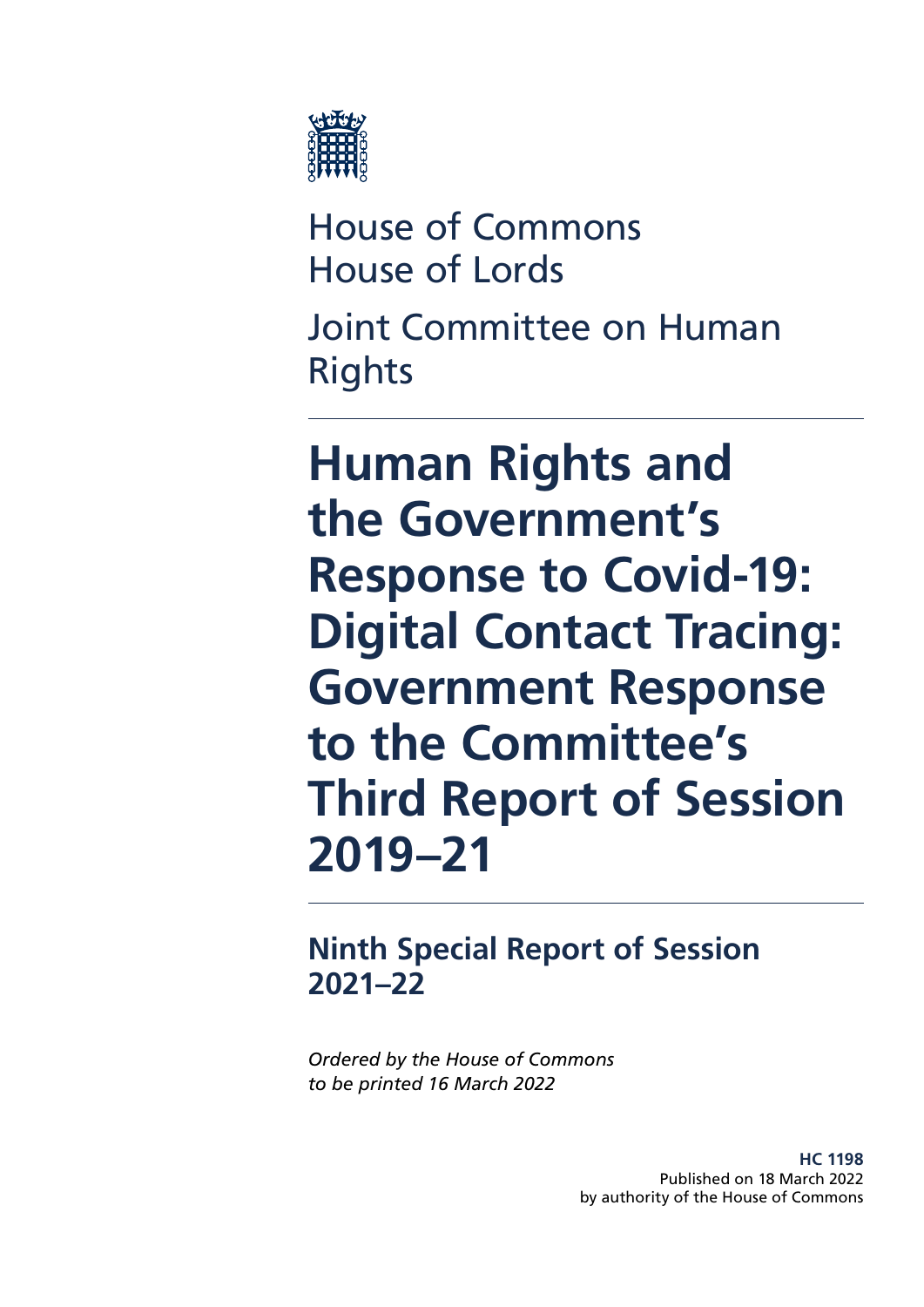#### **Joint Committee on Human Rights**

The Joint Committee on Human Rights is appointed by the House of Lords and the House of Commons to consider matters relating to human rights in the United Kingdom (but excluding consideration of individual cases); proposals for remedial orders, draft remedial orders and remedial orders.

The Joint Committee has a maximum of six Members appointed by each House, of whom the quorum for any formal proceedings is two from each House.

**Current membership**

#### **House of Commons**

[Harriet Harman QC MP](https://members.parliament.uk/member/150/contact) (*Labour, Camberwell and Peckham*) (Chair) [Joanna Cherry QC MP](https://members.parliament.uk/member/4419/contact) (*Scottish National Party, Edinburgh South West*) [Florence Eshalomi MP](https://members.parliament.uk/member/4870/contact) (*Labour, Vauxhall*) [Angela Richardson MP](https://members.parliament.uk/member/4840/contact) (*Conservative, Guildford*) [Dean Russell MP](https://members.parliament.uk/member/4812/contact) (*Conservative, Watford*) [David Simmonds MP](https://members.parliament.uk/member/4872/contact) (*Conservative, Ruislip, Northwood and Pinner*) **House of Lords** [Lord Brabazon of Tara](https://members.parliament.uk/member/3493/contact) (*Conservative*) [Lord Dubs](https://members.parliament.uk/member/805/contact) (*Labour*) [Lord Henley](https://members.parliament.uk/member/2616/contact) (*Conservative*) [Baroness Ludford](https://members.parliament.uk/member/1867/contact) (*Liberal Democrat*)

[Baroness Massey of Darwen](https://members.parliament.uk/member/2489/contact) (*Labour*)

[Lord Singh of Wimbledon](https://members.parliament.uk/member/4251/contact) (*Crossbench*)

#### **Powers**

The Committee has the power to require the submission of written evidence and documents, to examine witnesses, to meet at any time (except when Parliament is prorogued or dissolved), to adjourn from place to place, to appoint specialist advisers, and to make Reports to both Houses. The Lords Committee has power to agree with the Commons in the appointment of a Chairman.

#### **Publication**

© Parliamentary Copyright House of Commons 2021. This publication may be reproduced under the terms of the Open Parliament Licence, which is published at [www.parliament.uk/site-information/copyright-parliament.](https://www.parliament.uk/site-information/copyright-parliament/)

Committee reports are published on the [Committee's website](https://committees.parliament.uk/committee/93/human-rights-joint-committee/) by Order of the two Houses.

#### **Committee staff**

The current staff of the Committee are Andrea Dowsett (Lords Clerk), Busayo Esan (Inquiry Manager), Liam Evans (Committee Specialist), Thiago Froio Simoes (Committee Specialist), Alexander Gask (Deputy Counsel), Samantha Granger (Deputy Counsel), Eleanor Hourigan (Counsel), Natalia Janiec-Janicki (Committee Operations Manager), Lucinda Maer (Commons Clerk), George Perry (Media Officer), Nicholas Taylor (Second Commons Clerk) and Jackie Yu Hon Lam (Committee Operations Officer)

#### **Contacts**

All correspondence should be addressed to the Clerk of the Joint Committee on Human Rights, Committee Office, House of Commons, London SW1A 0AA. The telephone number for general enquiries is 020 7219 4710; the Committee's email address is [jchr@parliament.uk](mailto:jchr%40parliament.uk?subject=).

You can follow the Committee on Twitter using [@HumanRightsCtte](https://twitter.com/HumanRightsCtte?ref_src=twsrc%5Egoogle%7Ctwcamp%5Eserp%7Ctwgr%5Eauthor)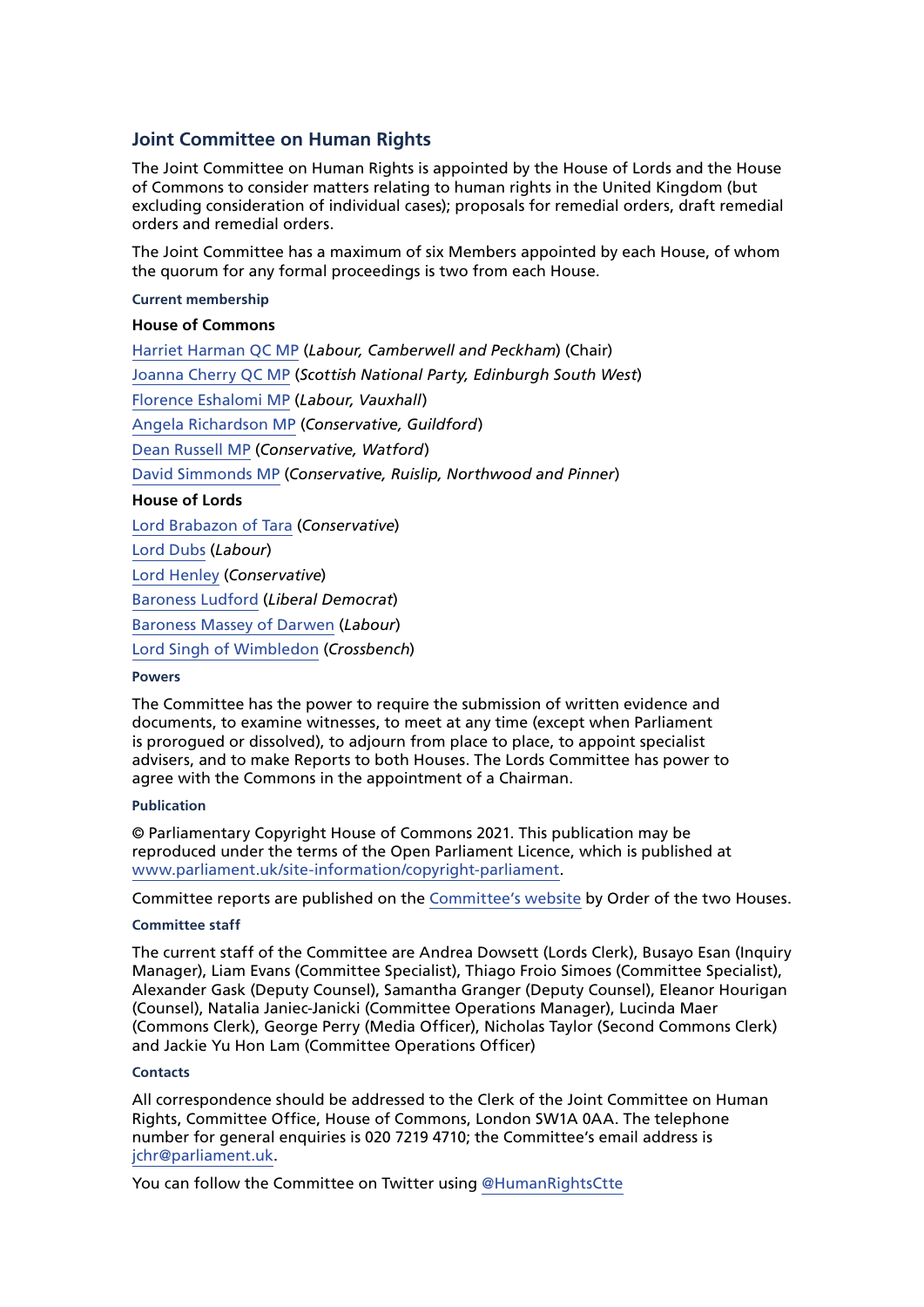# Ninth Special Report

The Joint Committee on Human Rights published its Third Report of Session 2019–21, [Human Rights and the Government's Response to Covid-19: Digital Contact Tracing](https://committees.parliament.uk/publications/992/documents/7782/default/) (HC 343 / HL Paper 59) on 7 May 2020. The Government response was received on 8 March 2022 and is appended below.

# Appendix 1: Letter from the Secretary of State for Health and Social Care

# **Response to the Joint Committee on Human Rights report on Digital Contact Tracing**

On 7 May 2020, you published a report on the Government's response to Coronavirus (COVID-19): Digital Contact Tracing, reviewing the plans to implement a contact tracing mobile phone app.

Thank you for undertaking the inquiry, and for raising your concerns and recommendations in the report. I must sincerely apologise for the length of time it has taken to provide a full response. The delay was due to an administrative error.

Please find attached our full response to your report.

The NHS COVID-19 app that was launched in September 2020 across England and Wales —and has remained in use since then—is a decentralised app, based on the Google/Apple API. It is significantly different to the centralised app that you considered in your report, and as such will have addressed some of your concerns.

The app has, from the start, been designed to the highest standards of data privacy and data security. It does not track individuals and the app does not hold personal information centrally.

We have worked closely with the Information Commissioner's Office and National Data Guardian at all stages of development, and continue to do so, to ensure the app meets their rigorous standards around user privacy and security.

Since the launch of the app, there have been over 30 million downloads across England and Wales, and over 11.6 million contact tracing alerts sent by the app in England, allowing citizens to act quickly to help protect those around them and limit the spread of the virus. More App statistics can be found here: <https://stats.app.covid19.nhs.uk/>which may be of interest to you.

I hope you find this useful. If you have any further questions please do not hesitate to contact me.

### **Rt Hon Sajid Javid MP**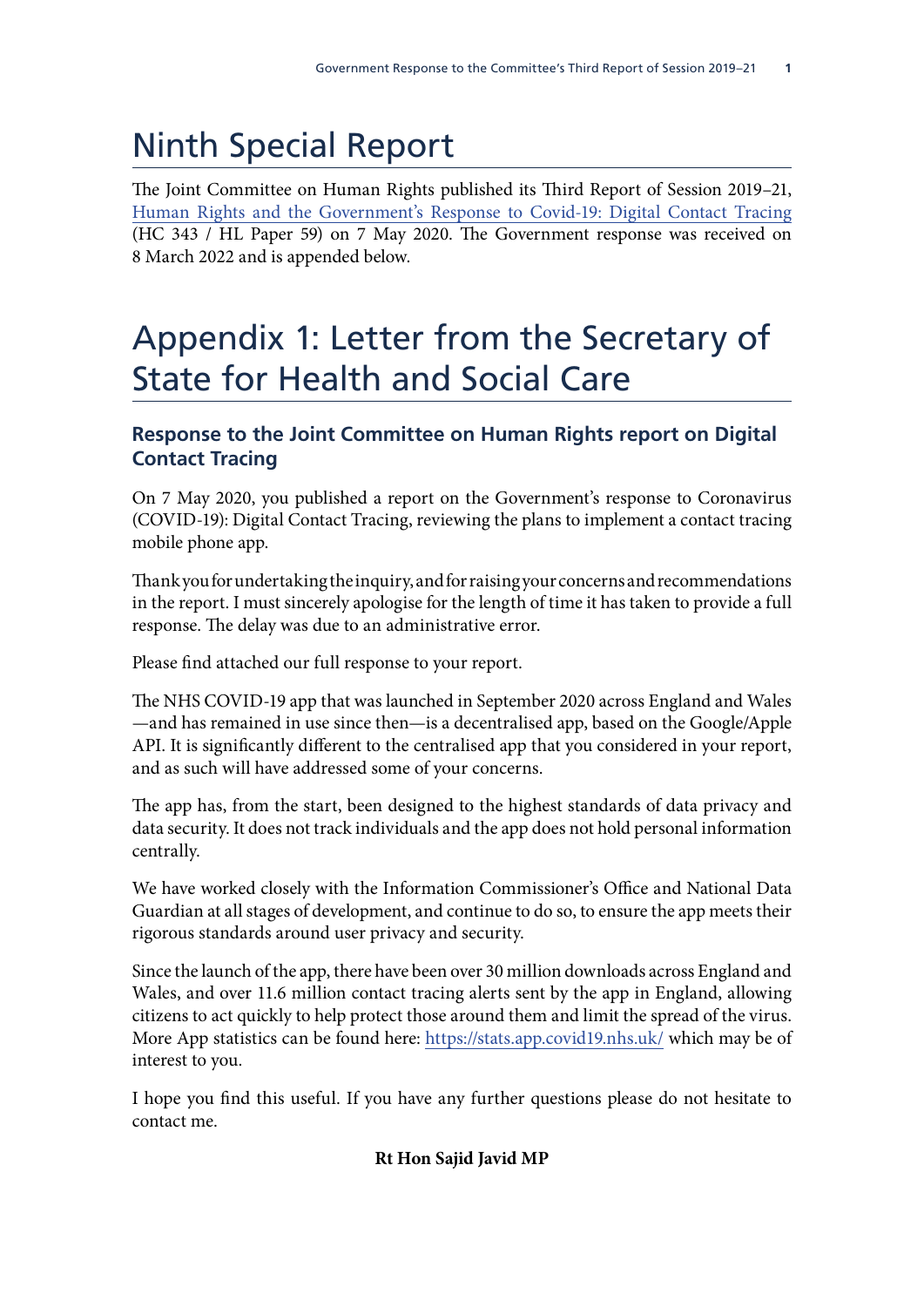# Appendix 2: Government Response

# **Executive Summary**

The Joint Committee on Human Rights carried out an inquiry into the government's response to coronavirus (COVID-19), with particular emphasis on government proposals for digital contact tracing, and the subsequent report was published on  $7$  May  $2020$ .<sup>1</sup> In a letter to the Joint Committee of 20 July 2020, Lord Bethell, the then Parliamentary Under Secretary of State (Minister for Technology, Innovation and Life Sciences), welcomed the inquiry and undertook to provide a fuller response in due course. This is that response.

The Committee's report set out conclusions and recommendations across three areas: efficacy and proportionality; privacy and other human rights protections; and legislation. These related to the contact tracing app that was in development in spring 2020. On 18 June, however, the government announced the next phase of development of the app, which brought together the work done so far on the NHS COVID-19 app and the Google/ Apple framework.

As a result of the change to a decentralised model, the NHS COVID-19 app that is now operating across England and Wales differs considerably from the model on which the Committee commented in May 2020. While the app has been designed from the start to protect the anonymity of users, the move to a decentralised model enabled even stronger safeguards to be incorporated in the design of the app. The NHS COVID-19 app has been designed using the Information Commissioner's Expectations for Contact Tracing Apps  $document<sup>2</sup> puts privacy at its heart, retains minimal personal data only on the user's$ phone, and the use of the app is entirely voluntary. The user can also choose to delete the app at any time.

We believe that the NHS COVID-19 app has been developed in ways that accord well with the Committee's recommendations of 7 May 2020.

# **Introduction**

Nearly every country in the world has been affected by, and experienced challenges in managing, coronavirus since it first emerged at the end of 2019.

The NHS Test and Trace service and NHS Wales Test, Trace, Protect aim to maximise how rapidly and accurately we can alert people who may have been exposed to the virus and give them appropriate public health advice, so as to limit COVID-19 transmission. The fundamental tracing component of the NHS Test and Trace service and NHS Wales Test, Trace, Protect is the dedicated contact tracing staff and public health experts, supported by online technology. These systems enable people who have tested positive for coronavirus to share information about their recent contacts, so that those individuals can be contacted and given appropriate public health advice to help limit the spread of the virus. The NHS COVID-19 app complements, and is part of, the NHS Test and Trace service and NHS Wales Test, Trace, Protect. It is designed to alert people who have had

<sup>1</sup> [Human Rights and the Government's Response to Covid-19: Digital Contact Tracing, Joint Committee on Human](https://committees.parliament.uk/publications/992/documents/7782/default/)  [Rights, Third Report of Session 2019–21, HC 343 / HL Paper 59](https://committees.parliament.uk/publications/992/documents/7782/default/)

<sup>2</sup> ICO, [COVID-19 contact tracing: data protection expectations on app development](https://ico.org.uk/about-the-ico/news-and-events/news-and-blogs/2020/05/covid-19-contact-tracing-data-protection-expectations-on-app-development/), 4 May 2020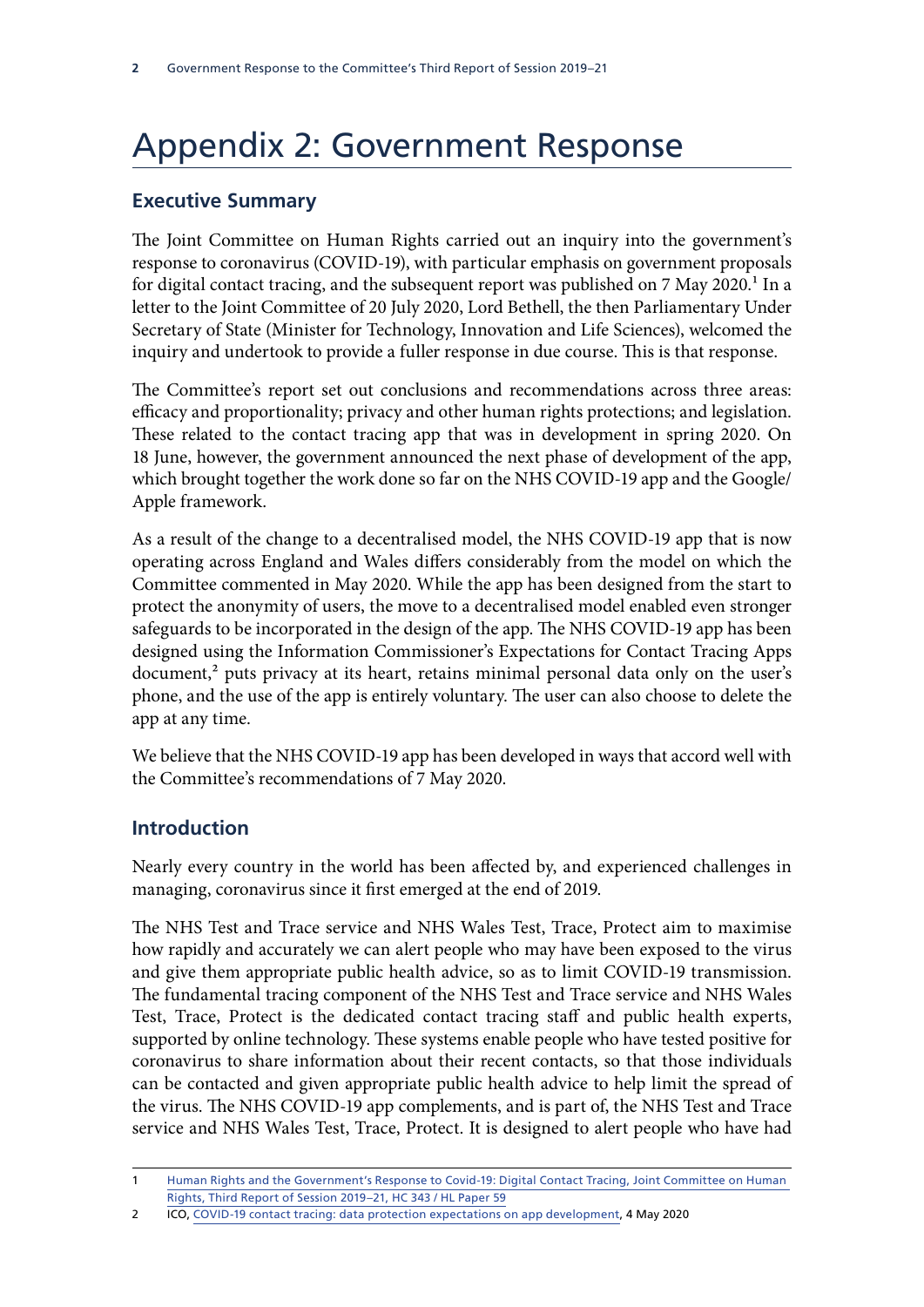close contact with someone who has subsequently tested positive but who it may not be possible to identify through standard contact tracing approaches, because the person who has tested positive does not know them or does not remember having contact with them.

The app team, as part of NHS Test and Trace, has worked constructively with Apple, Google, and many other organisations to develop and test the NHS COVID-19 app. The team has also worked with partners in countries including Ireland, Switzerland, New Zealand and Germany and is extremely grateful for their support and continues to learn from, and support, colleagues across the world.

On 18 June 2020, the Government announced that it was bringing together the work done up to that point to develop an app with the Google/Apple framework. The app that was developed and launched is based on a decentralised approach and uses the "Exposure Notification API (application programming interface)", a framework provided by Google/ Apple. This app was piloted in August 2020 in the Isle of Wight, the London Borough of Newham and with NHS Volunteer Responders, and then rolled out nationally from 24 September 2020. As of 19 January 2022, over 30 million people have downloaded the app in England and Wales.<sup>3</sup>

Research during the pilot phase showed that privacy protection is very important to potential app users. Whilst the centralised app initially developed did provide such protection, we believe that moving to a decentralised model provided greater public assurance of this which is likely to have contributed to mass adoption. On national roll out of the app, potential app users were able to read blogs from the Information Commissioner and National Data Guardian setting out how they had been engaged by the app team during development.<sup>4</sup>

# **Overview of the NHS COVID-19 app's Digital Contact-Tracing**

The NHS COVID-19 app is designed to make fast, accurate, digital contact tracing possible while protecting the user's privacy and identity. The app has been designed to use as little personal data and information as possible. All the data that could directly identify the user is held on their phone, is not stored centrally and is not shared anywhere else. Any data that is provided from the phone will always be anonymised or aggregated.

When someone downloads the app to their phone, the app generates a code that identifies the app's existence on that device. This code changes every day so that it cannot be associated with the user or their phone. From this code the app produces another randomly generated code every 15 minutes. This code is collected by the app installed on other users' phones when the user come into close contact with them and is held there for 14 days. There is no way for another user to tell that a code collected from a particular user's phone relates to them or their phone.

If an app user tests positive for coronavirus, they can choose to share their result anonymously. The NHS will then send alerts to other app users who have been in 'close contact', over the last few days. These alerts will never identify an individual. If the app user who tested positive booked their test through the app, the test result will come through to

<sup>3</sup> [NHS COVID-19 app statistics](https://stats.app.covid19.nhs.uk/#local-authority-filter)

<sup>4</sup> [Blog: Data protection considerations and the NHS COVID-19 app](https://ico.org.uk/global/data-protection-and-coronavirus-information-hub/blog-data-protection-considerations-and-the-nhs-covid-19-app/), 18 September 2020 ; [National Data Guardian](https://twitter.com/NDGoffice/status/1309067469798211589)  [tweet](https://twitter.com/NDGoffice/status/1309067469798211589), 24 September 2020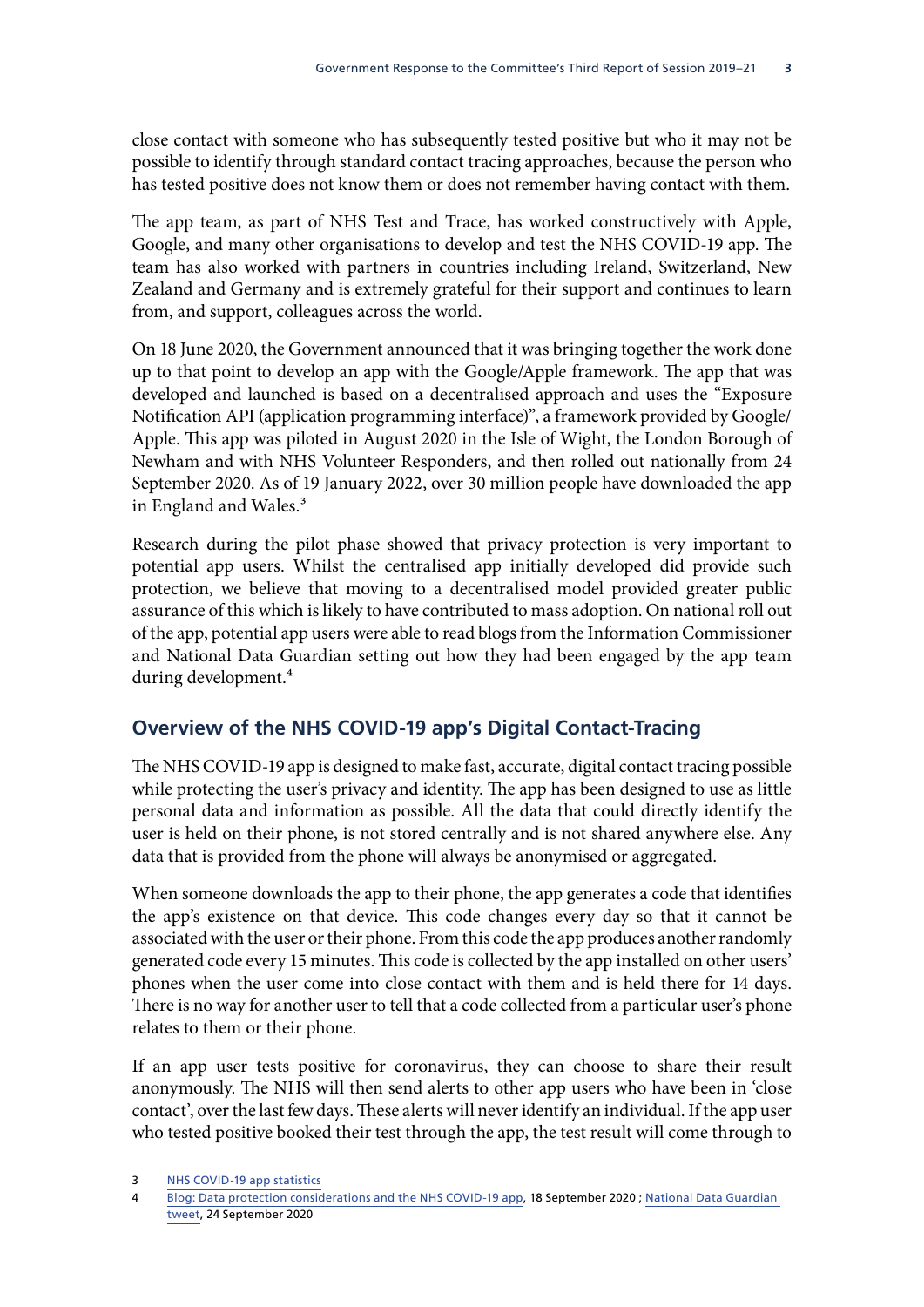their app automatically. However, they still need to click 'share random IDs' before their close contacts can be notified. If the user agrees, their daily codes are uploaded to the central system. The central system then sends those codes to every app user's phone and each user's app will check for any matches. Where there are matches, the user gets an alert that they have been in contact with someone who tested positive and receive appropriate public health advice, for example to take daily lateral flow tests (fully vaccinated contacts) or self-isolate (unvaccinated contacts). The central system does not know who any user has been in contact with.

The NHS COVID-19 app is interoperable with similar apps in Gibraltar, Jersey, Northern Ireland, and Scotland (our "interoperability partners"). This means that all our digital contact tracing apps work across all interoperability partners and any app users across these partners get alerts, in their digital contact tracing app, when they are needed regardless of which partner app they are using.

#### **Recommendations from the Committee and Responses**

# **Efficacy and Proportionality**

1. *The amount of data the contact tracing app requires on the private and family lives of individuals is not justifiable if the app does not contribute meaningfully to the easing of lockdown restrictions and the combatting of Covid-19. Digital contact tracing will not be as effective if uptake is low. Uptake will be lower without user confidence in privacy protections - therefore robust privacy protections are themselves key to effectiveness of the app and the digital contact tracing system. Interoperability with other countries' systems will also be relevant to efficacy, not least to ensure that there is interoperability of systems in use on the island of Ireland. The Republic of Ireland has elected to use a decentralised app and if a centralised app is in use in Northern Ireland, there are risks that the two systems will not be interoperable which would be most unfortunate.*

### **Accepted**

This recommendation related to an earlier app version that collected more data centrally than the current NHS COVID-19 app, which is built using a decentralised model where personal data remains on the app user's phone. England and Wales have a decentralised app, as do Scotland and NI, and these are interoperable with each other.

# **Privacy and Other Human Rights Protections**

2. *There needs to be established by law and with sufficient powers a Digital Contact Tracing Human Rights Commissioner who would not only exercise oversight with the appropriate powers but also be able to deal with any complaints from the public and report to Parliament.*

### **Rejected**

Given the level of privacy protection inherent in the NHS COVID-19 app, the Government considers the existing legal framework and oversight by bodies, such as the Information Commissioner and the National Data Guardian, to offer robust protection to the public. The app does not collect personal data to be held by the Government, app users are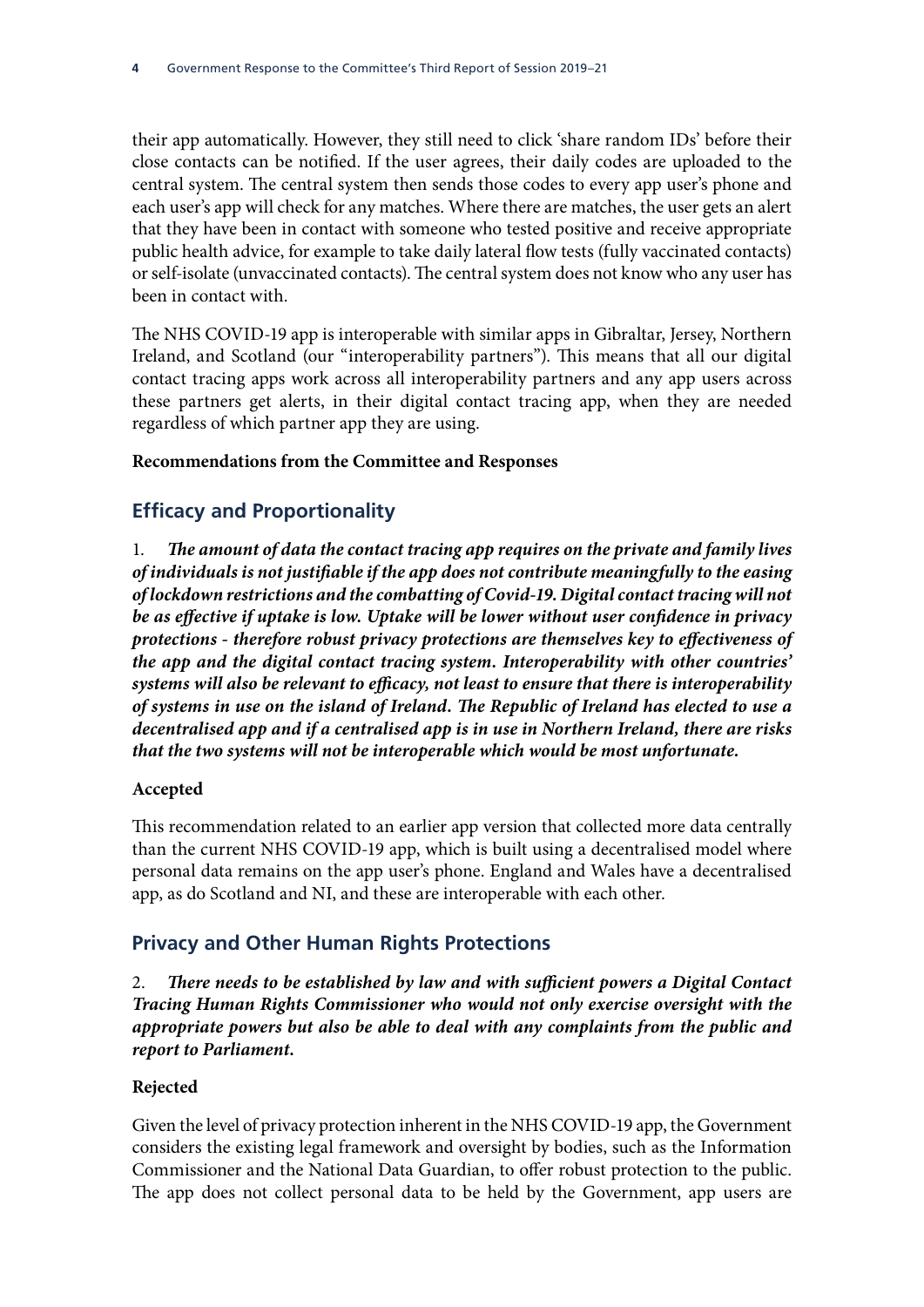not located more precisely than by their postcode district (which will contain around 8,000 households), and it is a fundamental principle of the app that it should be privacy protecting and voluntary for users.

### 3. *The Government must not roll out the contact tracing app nationally unless the following protections are in place:*

- a) *Primary legislation: Government assurances about intended privacy protections for any data collected do not carry any weight unless the Government is prepared to enshrine these protections in legislation. A Bill would provide necessary legal clarity and certainty as to how data gathered could be used, stored and disposed of. It would also increase confidence in the app, increase uptake, and improve efficacy.*
- b) *Oversight: There should be an independent body, such as a Digital Contact Tracing Human Rights Commissioner, to oversee the use, effectiveness and privacy protections of the app and any data associated with digital contact tracing. The independent monitoring body should have, at a minimum, similar enforcement powers to the Information Commissioner, to oversee how data collected is being used and protected. To guard against mission creep it cannot be left to the Information Commissioner's Office to be the only body with powers of oversight or sanction; such an Office is not designed to monitor the significant rights-based implications that app based surveillance raises and, in addition, the Information Commissioner has been involved in the development of the app. Matthew Gould in his evidence to the Committee stated "However, we do not yet know exactly how it will work; we do not know all the consequences. There will be unintended consequences and there will certainly be some things that we have to evolve." In light of this, the speed of piloting and intended roll out, it is imperative that an independent oversight body be established immediately. It must also be able to receive individual complaints. The monitoring body must be given sufficient resources to carry out their functions.*

#### **Rejected**

As Lord Bethell, the then Parliamentary Under Secretary of State (Minister for Technology, Innovation and Life Sciences), set out in his letter of 20 July 2020, the Government does not consider that new legislation is necessary to govern contact tracing. We are confident that existing legislation and our commitment to transparency, security and privacy provide sufficient protection and clarity to the public.

Given the level of privacy protection inherent in the NHS COVID-19 app, the Government considers the existing legal framework and oversight by bodies, such as the Information Commissioner and the National Data Guardian, to offer robust protection to the public. The app does not collect personal data to be held by the Government, app users are not located more precisely than by their postcode district (which will contain around 8,000 households), and it is a fundamental principle of the app that it should be privacy protecting and voluntary for users.

c) *Child Safeguarding: Particular safeguards should be applied to children under 18. Children's use must be monitored in relation to data collection and*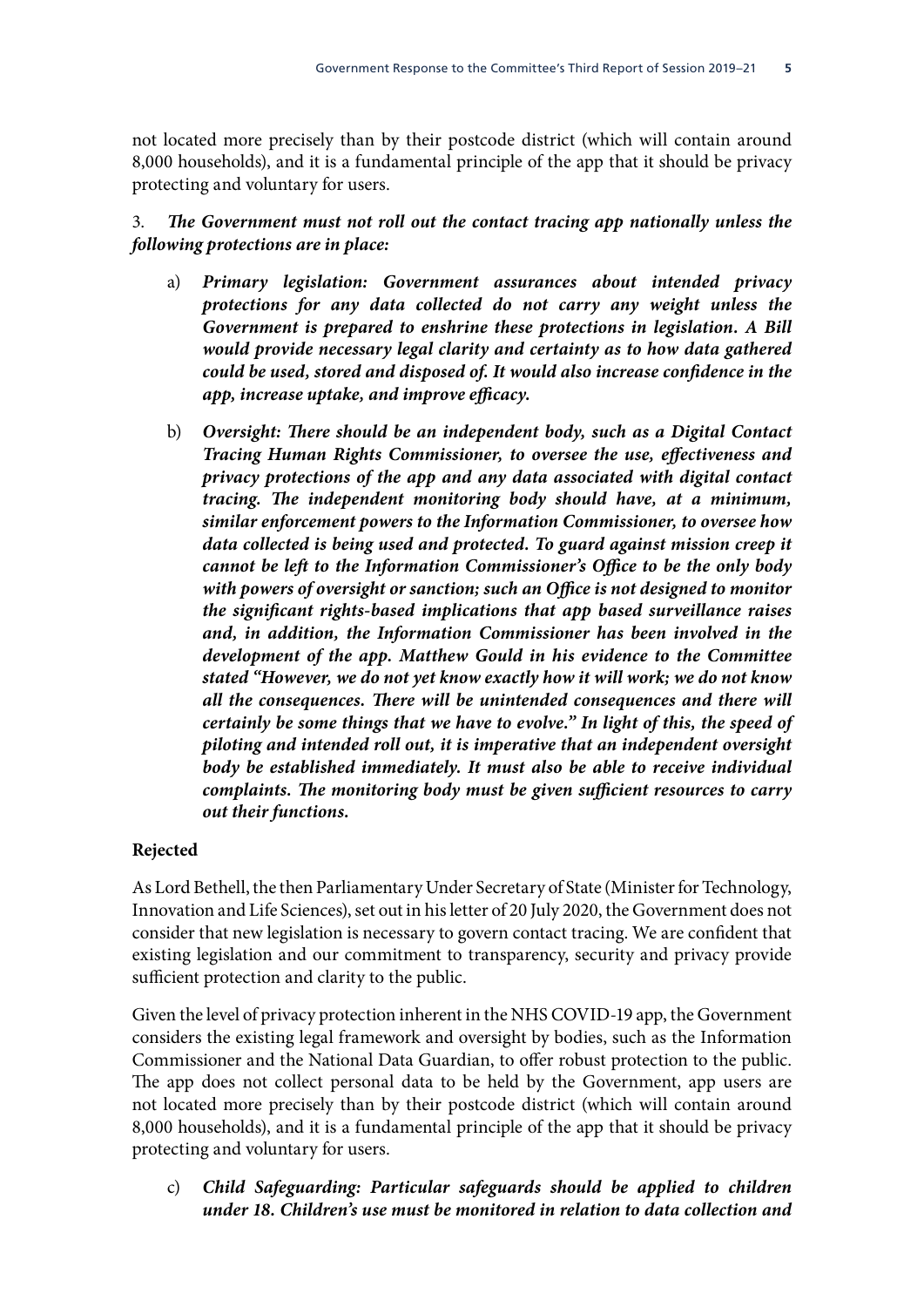### *use of data. Misuse must be identified and rectified promptly. Interviews with children and parents (where appropriate) must take place in order to support children and act on any concerns.*

#### **Partially accepted**

The app is available to children between the ages of 16 to 18. We refer to these as young app users. All app users are asked to confirm they are 16 or over during loading of the app. If the app user confirms they are under the appropriate age for the app they will receive an appropriate message and be unable to continue using the app. We do not collect any data on the age of our users.

The existing features of the app and messaging are appropriate for young users. We have undertaken user research and engagement with key stakeholders. We have also used the Information Commissioner's Office Age appropriate design code to support our design choices. To help mitigate any potential risk of self-isolation advice or a copy of test results causing anxiety for young users, alerts have been adapted for all users to include text that, if they are under the age of 18, they are advised to show the message to a trusted adult.

All app users are supported by links from the app to details about other services in the NHS Test and Trace service, in England, and those determined by NHS Wales Informatics Service (NWIS), in Wales.

d) *Efficacy review: The Health Secretary must undertake a review every 21 days on the digital contact tracing system. Such reviews must cover efficacy, as well as the safety of the data and how privacy is being protected in the use of any such data.*

*The Health Secretary must report to Parliament every 21 days on the findings of such reviews.*

#### **Rejected**

To comply with accreditation requirements of the app as a medical device, there is a requirement to collect information which demonstrates ongoing review of the app's efficacy as a medical device, providing full lifetime traceability that the medical features of the app are working properly—for example to cross check the swab test result levels with isolation advice to ensure the app's isolation advice is functioning correctly. This is done using data across the medical features of the app such as isolation status, swab test status and symptom questionnaire results.

If the app user receives a positive test result, contact codes stored on the phone are shared with other app users (via the Google/Apple Exposure Notification system) but only if specifically authorised by the app user who has the positive test. To ensure this contact tracing and alert system functions safely and effectively, it is necessary to have access to the user's relevant area (either postal district or local authority), exposure events and pause button usage. This data is used to validate that the level of alerts users receive are consistent with the wider risk environment and to calibrate the efficacy of the alert system. We have put in place organisational safeguards to ensure separation between all technical data that is used to check the app is working and the analytical data which can only be used for approved public health purposes.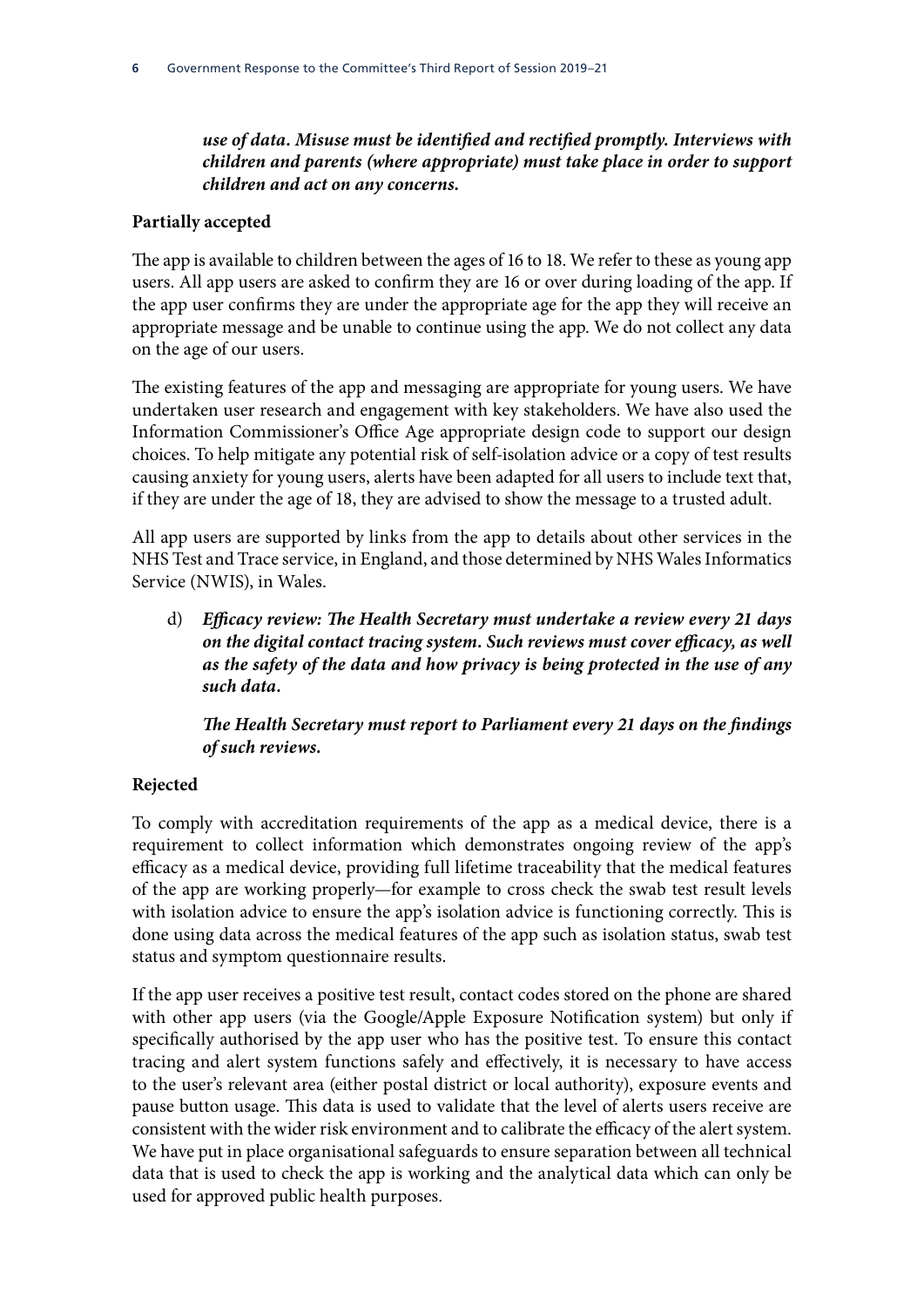These methods of monitoring the working of the app mean that it is kept under continual monitoring as regards efficacy.

Security measures relating to data are tested throughout the delivery lifecycle for both the applications and backend services. Protective security monitoring and application behaviour monitoring are provided by Cyber Defence Operations Centre and a company acting under contract to the DHSC (Zuhlke Engineering). Whilst Zuhlke Engineering are not required to process any personal data and are not considered a data processor, they operate under strict contractual controls.

e) *Transparency: The Government and health authorities must be transparent about how the app, and data collected through it, is being used. The Data Protection Impact Assessment must be made public and updated as digital contact tracing progresses.*

### **Accepted**

The app's Privacy Notice and Data Protection Impact Assessment (DPIA) have been published and are regularly updated as the app develops. Additionally, we have published 'privacy information for young people' and 'privacy information easy read'5. All except the DPIA have been translated into Welsh. We have also published videos explaining the app's privacy protections.<sup>6</sup>

f) *Time-limited: Any digital contact tracing (and data associated with it) must be permanently deleted when no longer required and in any event may not be kept beyond the duration of the public health emergency.*

### **Not applicable as no digital contact tracing data is held**

Retention of data in the app varies according to where it is held and what kind of data it is. There are two places that data is held, the person's own phone and the DHSC secure computing infrastructure. The DHSC secure computing infrastructure only processes data that is confirmed as anonymised as it enters the infrastructure. The exception to this (if you start your test request journey in the app) is a test code and test results, which are held briefly - the test codes that link a test result to the app are only held in the DHSC secure computing infrastructure for long enough to send the app the test result. The test codes are deleted within 48 hours. Data relating to Covid-19 exposure is held for an amount of time related to the duration of a Covid infection. For example, diagnosis keys are retained on the user's phone for 14 days and are then deleted. Submitted diagnosis keys are retained on the DHSC secure computing infrastructure for 14 days and then deleted. This means that the maximum age of a diagnosis key that has been distributed to DHSC secure computing infrastructure is 28 days.

QR codes that are scanned by the user when visiting venues and are automatically deleted after 21 days. This is to take into account the maximum typical incubation period of 14 days and the maximum typical infectious period of 7 days. These QR codes are only held on the user's phone and the user may choose to delete them at any time.

<sup>5</sup> UK Health Security Agency and Department of Health and Social Care, [NHS COVID-19 App privacy information](https://www.gov.uk/government/publications/nhs-covid-19-app-privacy-information), 4 March 2022

<sup>6</sup> Department of Health and Social Care, [NHS COVID-19 app protecting your privacy,](https://www.youtube.com/watch?v=nnk85UrQNB0) 24 Sept 2020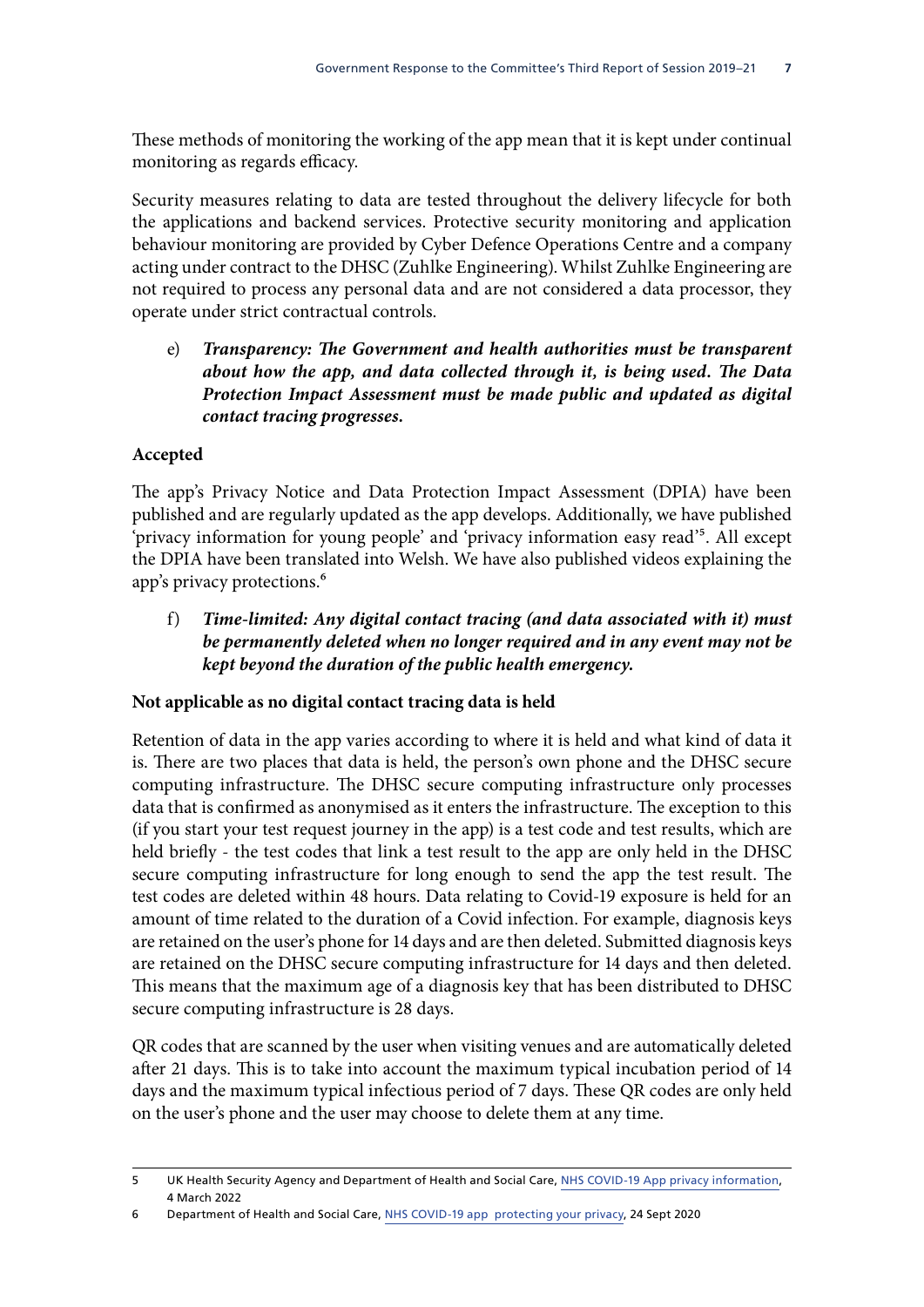The long-term retention of analytics data held in the secure computing infrastructure will follow the latest government advice and therefore may increase or decrease, but retention of records associated with the app are likely to fall into two categories:

- records used to hold organisations to account are held for 8 years
- records used to monitor communicable diseases, for example in the COVID-19 Public Health Emergency, are retained for 5 years (if they contain personal data which is not the case in this instance) and 20 years for anonymous data prior to any review

Retention for these records is governed by Section 46 Code of Practice, Public Records Act and the statutory duties of the Department of Health and Social Care.

As the data is anonymous, GDPR Article 5(e), which requires that personal data is kept in identifiable form for no longer than is necessary, is not engaged. Data submitted by app users does not contain direct, indirect or consistent identifiers. However, limits for the retention of data sets and records need to be set even where it does not constitute personal data. This applies to the analytical data noted above.

# **Legislation**

4. *The current data protection framework is contained in a number of different documents and it is nearly impossible for the public to understand what it means for their data which may be collected by the digital contact tracing system. Government's assurances around data protection and privacy standards will not carry any weight unless the Government is prepared to enshrine these assurances in legislation. Such a Bill must include the following provisions and protections:*

a) *Set out the clear and limited purposes of this app for data processing: Personal data may only be collected and processed for the purpose of preventing the spread of Covid-19. No personal data collected through the digital contact tracing app may be accessed for any other purpose. No personal data collected through the digital contact tracing app may be shared with third parties. There should be prohibition against data use for certain purposes such as legal proceedings, to support or deny benefits, data sharing with employers.*

#### **Rejected**

As noted above, given the level of privacy protection inherent in the NHS COVID-19 app, the Government considers the existing legal framework and oversight by bodies, such as the Information Commissioner and the National Data Guardian, to offer robust protection to the public.

The app has been designed to use minimal personal data. In all instances, the data required, used or stored is minimised to remove the ability to identify an app user and to maintain their confidentiality and privacy. As an example, information collected in the app includes the user's postcode district but as each postcode district is shared by  $\sim$ 8,000 households, this minimises the possibility of any personal identification. Where postcode district and local authority combinations result in lower numbers of households, they are merged with adjacent postcode districts (in the same local authority) in our datasets.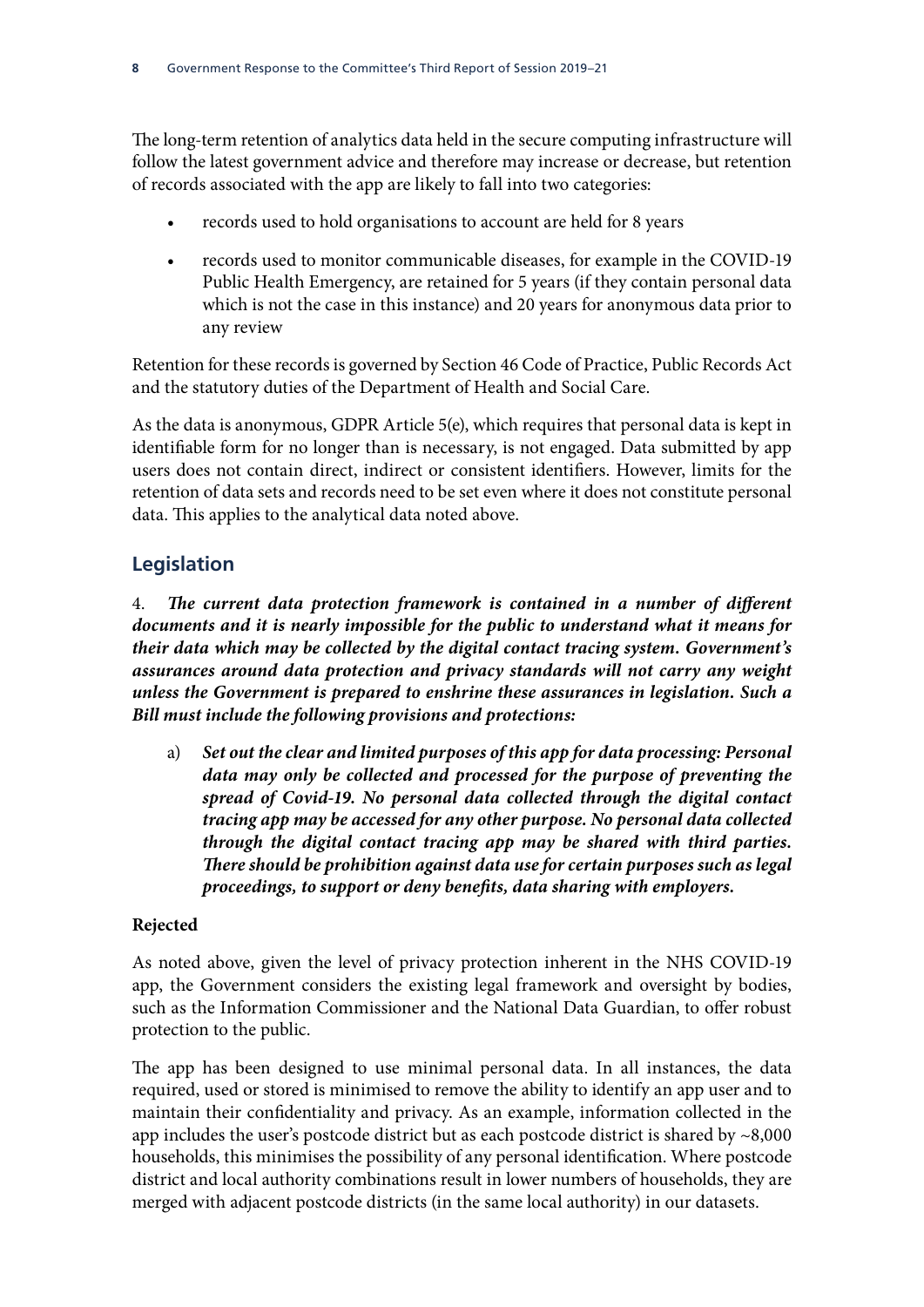No data is collected that personally identifies individual app users. The very small amount of personal data that is collected could not be used to demonstrate the user's identity. Consequently, it cannot be used in any form of legal proceedings as set out above. The use of the app is entirely voluntary, and the user can also choose to delete the app at any time.

b) *Unless an individual has notified that they have Covid-19 (or have suspected Covid-19) and has chosen to upload their data, all personal data should only be held locally on the user's device and must be automatically deleted entirely from the app every 28 days.*

#### **Accepted**

As set out above, personal data is held locally on the user's device and is automatically deleted every 28 days (or 21 days in the case of QR check in data).

The NHS COVID-19 app collects analytical data to ensure the app is working properly, safely and helping manage the COVID-19 public health emergency. Fuller and more detailed information is available in the app's DPIA and Privacy Notice.<sup>7</sup>

c) *Any personal data held centrally (e.g. following a diagnosis of Covid-19 or suspected Covid-19) must be subject to the highest security protections and standards. Human Rights and the Government's Response to Covid-19: Digital Contact Tracing 17*

#### **Not applicable as no personal data is held**

The app has been designed to be privacy-protecting and anonymous. It only collects the data necessary to enable the app to operate effectively and to support the pandemic response. No data that could identify users is held centrally. Fuller and more detailed information is available in the app's DPIA and Privacy Notice.<sup>8</sup>

d) *Limit who has access to data and for what purpose: Data held centrally may not be accessed or processed without specific statutory authorisation, for the purpose of combatting Covid-19 and provided adequate security protections are in place for any systems on which this data may be processed.*

#### **Accepted**

The DHSC secure computing infrastructure database holds the anonymous analytics dataset specified in the Data Dictionary in the DPIA.

Analytics data is aggregated and made available for query by authorised users. This data is provided via dashboards for management and oversight of the service delivered by the app service. The data is also exported to the App Analytics Environment (AAE) for additional analysis and support of public health interactions with the service which are logged through cloud provider services. These records are provided to the Cyber Defence Operations Centre to enable them to perform protective monitoring.

<sup>7</sup> UK Health Security Agency and Department of Health and Social Care, [NHS COVID-19 App privacy information](https://www.gov.uk/government/publications/nhs-covid-19-app-privacy-information), 4 March 2022

<sup>8</sup> UK Health Security Agency and Department of Health and Social Care, [NHS COVID-19 App privacy information](https://www.gov.uk/government/publications/nhs-covid-19-app-privacy-information), 4 March 2022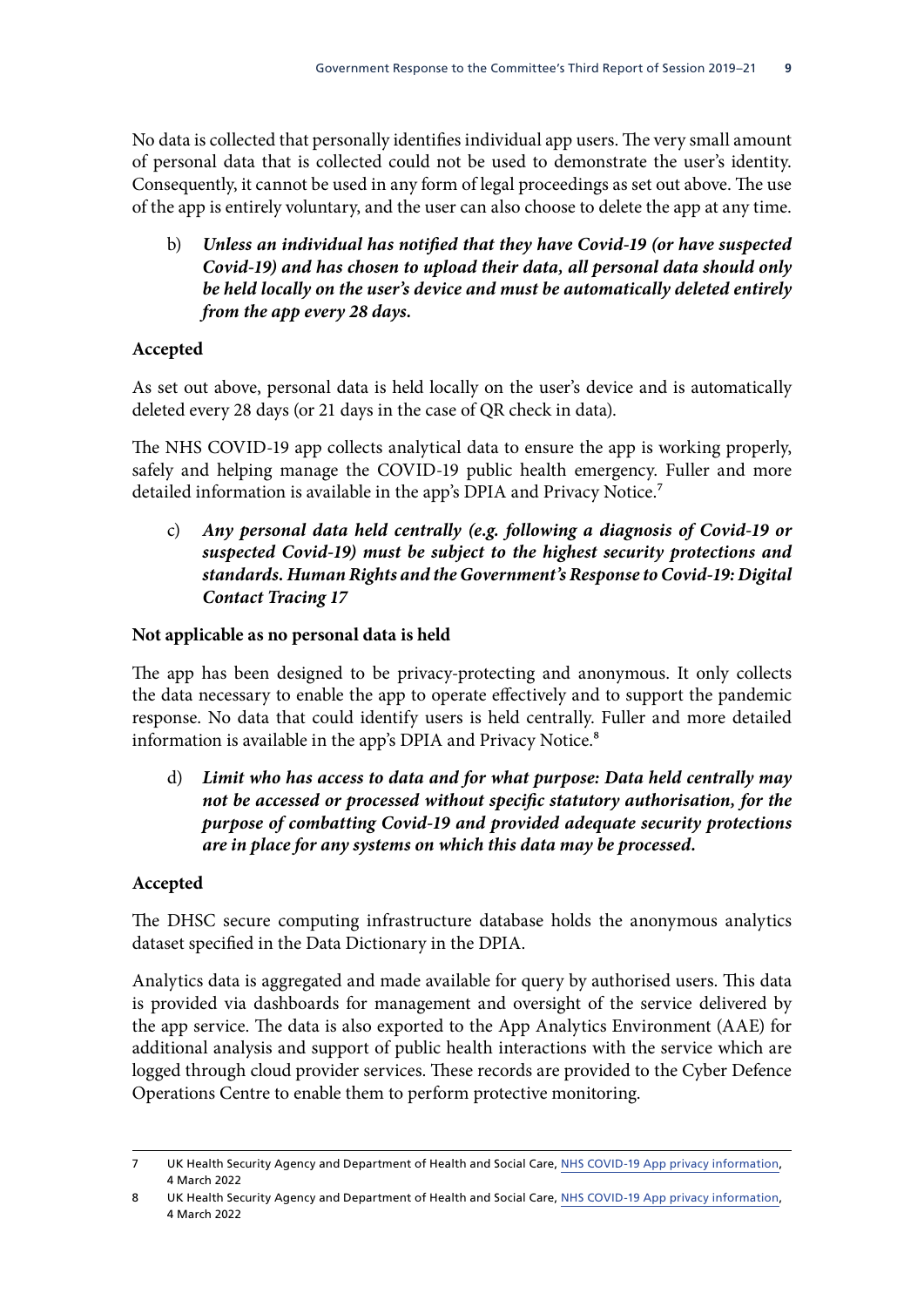The Department of Health and Social Care also collects data and publishes weekly statistics about the NHS COVID-19 app<sup>9</sup>. Due to the design of the app, all data collected is anonymous and reporting is aggregated.

### e) *Data held centrally may not be used for data reconstruction (i.e. where different pieces of anonymised personal data are combined to reconstruct information about an individual through piecing together multiple data sets).*

### **Accepted**

The measures taken to assure anonymisation are set out in a separate published document, as well as the app DPIA.<sup>10</sup> Every effort has been made to ensure reidentification risk is minimised, so that app users cannot be identified by piecing together multiple data sets.

f) *Data held centrally must be deleted where a user so requests and may not be held for longer than is required and in any event for no longer than 2 years. All data collected must be deleted once the public health emergency is over.*

### **Not applicable as no personal data is held**

Users have a number of individual rights, such as the right to know what personal data is held about them. They can ask an organisation for copies of their personal information verbally or in writing. This is called the right of access and is commonly known as making a Subject Access Request. However, these rights are mostly only available when the data controller (in this case DHSC) holds information that can identify the user. As the app is designed to prevent DHSC being able to identify the user, DHSC will not be able to respond positively to any requests for access to personal data, or any other rights users may wish to make to us directly.

Users may, however, readily access personal data held on their phone, as there is a feature on the app that allows users to view the data held on the app. They can also exercise their right to object and be forgotten by removing the app, deleting the data held by the app, or deleting the list of individual venues they have visited within the app itself.

- g) *The Minister must undertake a review and report to Parliament on the efficacy and privacy protections relating to digital contact tracing every 21 days.*
- h) *Powers for a Digital Contact Tracing Human Rights Commissioner to ensure that authority has sufficient powers, staff and resources to oversee the roll-out of digital contact tracing, to look into individual complaints, to make binding recommendations on data protection, collection, storage, safety and use.*

### **Rejected**

Given the level of privacy protection built into the app, and the avoidance of collecting personal data as a result of the decentralised model, this has not currently been deemed necessary.

Contact details of the DHSC Data Protection Officer are provided at the end of the app's DPIA should users wish to make a privacy- or data-related complaint.

<sup>9</sup> <https://stats.app.covid19.nhs.uk/>

<sup>10</sup> UK Health Security Agency and Department of Health and Social Care, [NHS COVID-19 app: anonymisation,](https://www.gov.uk/government/publications/nhs-covid-19-app-privacy-information/anonymisation-definitions-and-user-data-journeys)  [definitions and user data journeys,](https://www.gov.uk/government/publications/nhs-covid-19-app-privacy-information/anonymisation-definitions-and-user-data-journeys) 4 March 2022